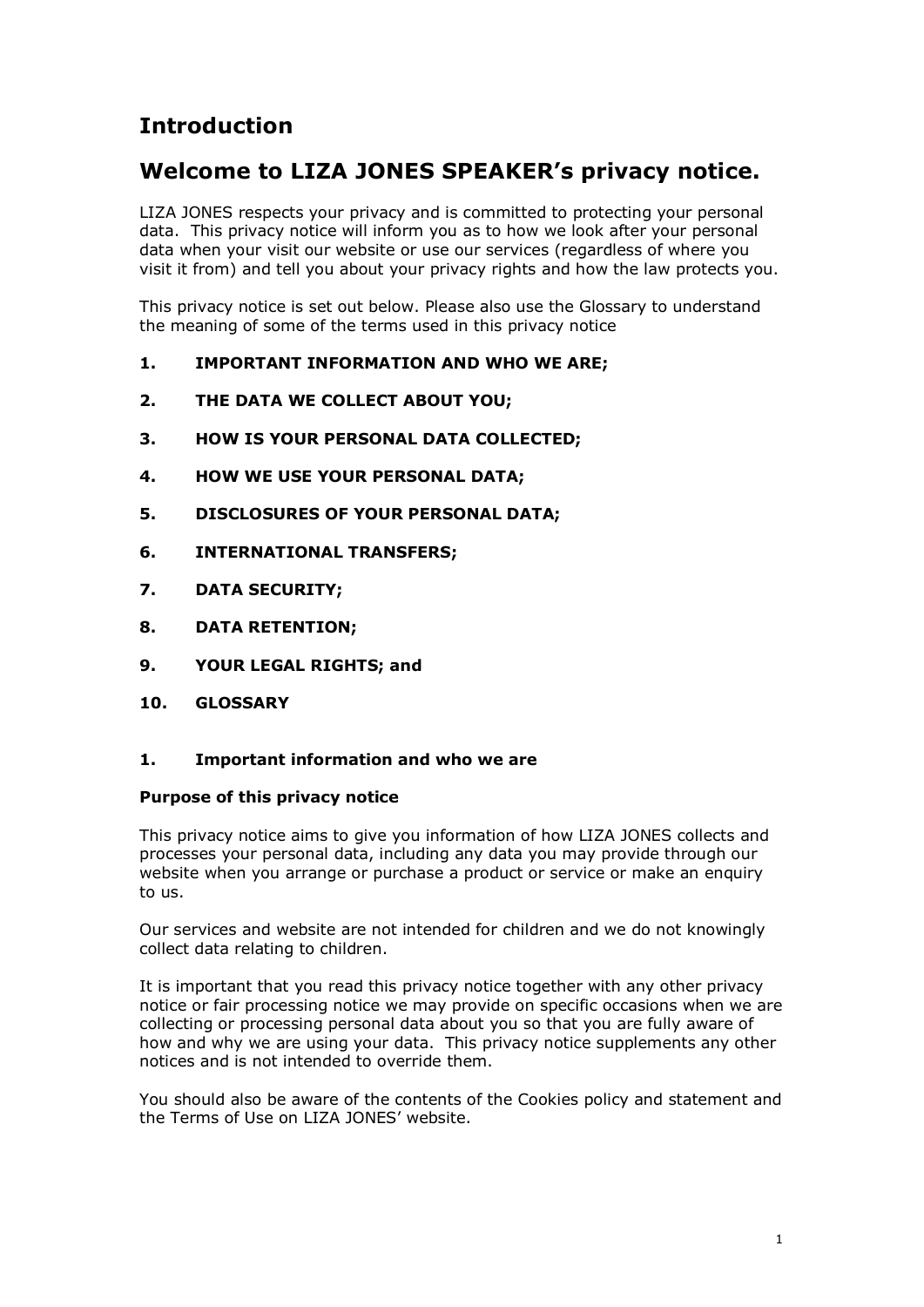# **Controller**

LIZA JONES is the controller and responsible for your personal data (collectively referred to as "LIZA JONES", "we", "us" or "our" in this privacy notice).

LIZA JONES is responsible for overseeing questions in relation to this privacy notice. If you have any questions about this privacy notice, including any requests to exercise your legal rights, please contact LIZA JONES using the details set out below.

#### **Contact details**

Our full details are:

| Full name:      | LIZA JONES                                                                |  |
|-----------------|---------------------------------------------------------------------------|--|
| Email address:  | lizajonesspeaker@gmail.com                                                |  |
| Postal address: | 4 Bradfield Hall, Bradfield Combust,<br>Bury St Edmunds, Suffolk IP30 OLU |  |

You have the right to make a complaint at any time to the Information Commissioner's Office (ICO), the UK supervisory authority for data protection issues (www.ico.org.uk). We would, however, appreciate the chance to deal with your concerns before you approach the ICO so please contact us in the first instance.

#### **Changes to the privacy notice and your duty to inform us of changes**

This version was last updated on 18 April 2019.

It is important that the personal data we hold about you is accurate and current. Please keep us informed if your personal data changes during your relationship with us.

# **Third-party links**

Our website may include links to third-party websites, plug-ins and applications. Clicking on those links or enabling those connections may allow third parties to collect or share data about you. We do not control these third-party websites and are not responsible for their privacy statements. When you leave our website, we encourage you to read the privacy notice of every website you visit.

#### **2. The data we collect about you**

Personal data, or personal information, means any information about an individual from which that person can be identified. It does not include data where the identity has been removed (anonymous data).

We may collect, use, store and transfer different kinds of personal data about you which we have grouped together as follows:

**Identity Data** includes first name, last name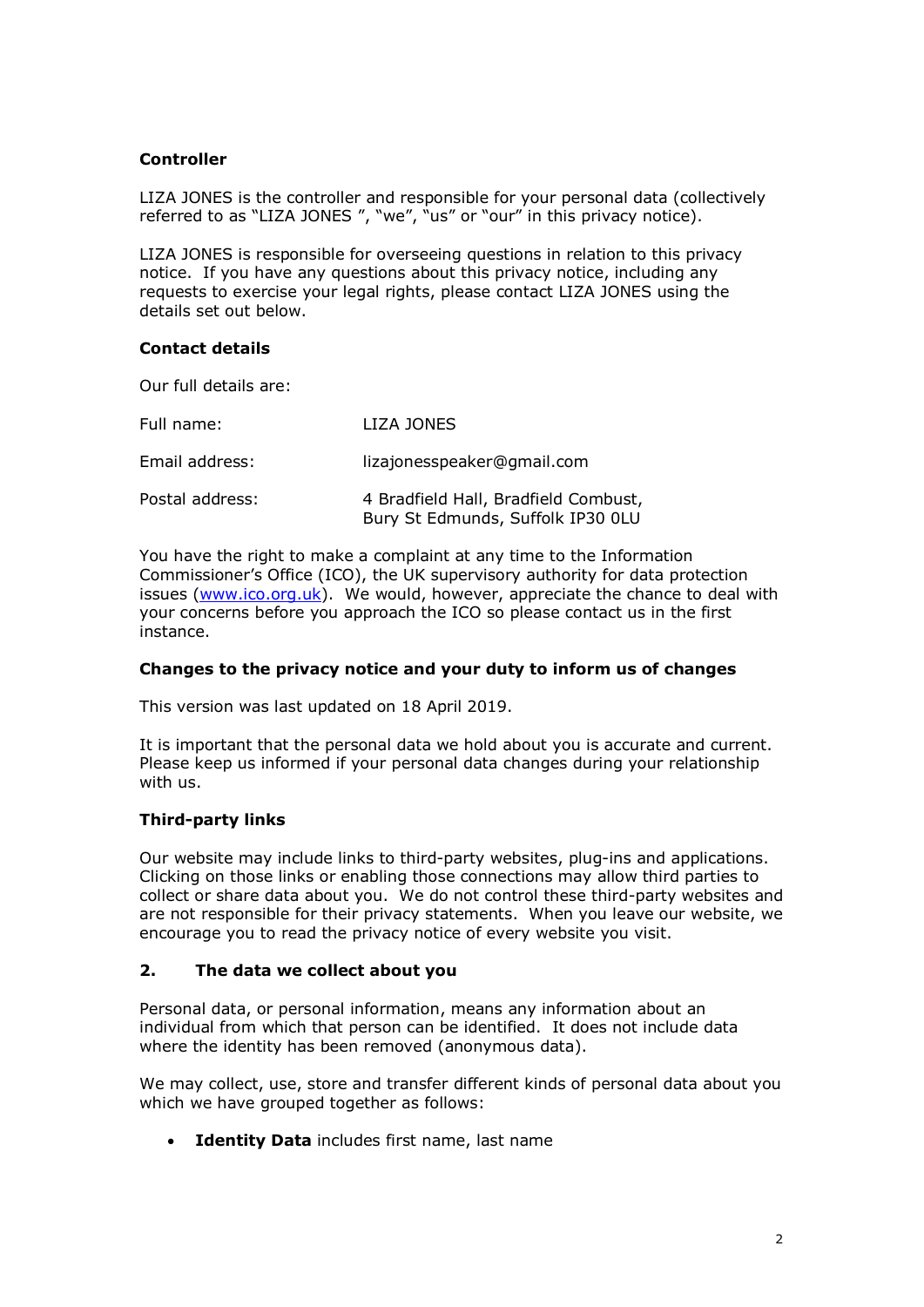- **Contact Data** includes home or work addresses, emails and telephone numbers
- **Transaction Data** includes details about payments to and from you and other details of products and/or services you have purchased from us.
- **Technical Data** includes internet protocol (IP) address, your login data, browser type and version, time zone setting and location, browser plug-in types and versions, operating system and platform and other technology on the devices you use to access our website.
- **Profile Data** includes your interests, preferences, feedback and survey responses.
- **Usage Data** includes information about how you use our website and services.
- **Marketing and Communication Data** includes your preferences in receiving marketing from us and our third parties and your communication preferences.

We also collect, use and share **Aggregated Data** such as statistical or demographic data for any purpose. Aggregated Data may be derive from your personal data but is not considered personal data in law as this data does not directly or indirectly reveal your identity. For example, we may aggregate your Usage Data to calculate the percentage of users accessing a specific website feature. However, if we combine or connect Aggregated Data with your personal data so that it can directly or indirectly identify you, we treat the combined data as personal data which will be used in accordance with this privacy notice.

We may also collect **Special Categories of Personal Data** about you as is required to operate our products and services and/or for statistical purposes and provide for suitable measures to safeguard your fundamental rights and interests.

# **If you fail to provide personal data collected?**

Where we need to collect personal data by law, or under the terms of a contract we have with you and you fail to provide that data when requested, we may not be able to perform the contract we have or are trying to enter with you (for example, to provide you with talk booking information). In this case, we may not be able to proceed with an enquiry you have made for a product or service from us but we will notify you if this is the case at the time.

#### **3. How is your personal data collected?**

We use different methods to collect date from and about you including through:

- **Direct Interactions.** You may give us your identity and Contact Data by filling in forms or by application or by corresponding with us by post, phone, email or otherwise. This includes personal data you provide when you:
	- apply for our products or services;
	- subscribe to our services or publications;
	- request marketing to be sent to you;
	- enter a competition, promotion or survey; or
	- give us some feedback.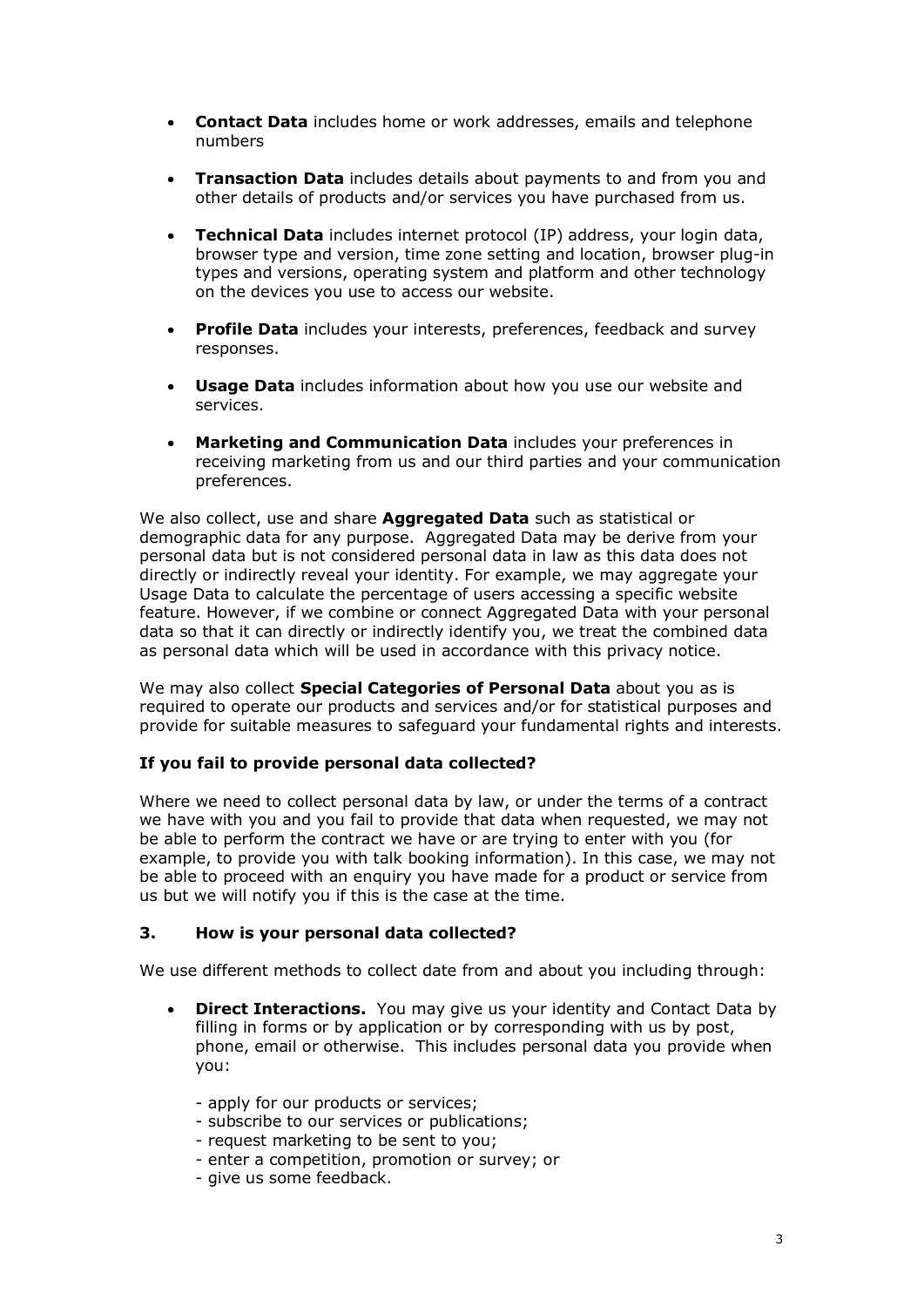- **Automated technologies or interactions.** As you interact with us through our website, we may automatically collect Technical Data about your equipment, browsing actions and patterns. We collect this personal data by using cookies, and other similar technologies.
- Third parties or publicly available sources. We may receive personal data about you from various third parties and public sources as set out below:
- Technical Data from the following parties:
	- analytics providers;
	- advertising networks; and
	- search information providers.
- Identity and Contact Data from publicly availably sources such as Companies House and the Electoral Register based inside the EU.

#### **4. How we use your personal data**

We will only use your personal data when the law allows us to. Most commonly, we will use your personal data in the following circumstances:

- Where we need to perform the contract we are about to enter into or have entered into with you.
- Where it is necessary for our legitimate interests (or those of a third party) and your interests and fundamental rights do not override those interests.
- Where we need to comply with a legal or regulatory obligation.

See below to find out more about the types of lawful basis that we will rely on to process your personal data.

Generally we do not rely on consent as a legal basis for processing your personal data other than in relation to sending third party direct marketing communications to you via email or text message. You have the right to withdraw consent to marketing at any time by contacting us.

#### **Purposes for which we will use your personal data**

We have set out below in a table format, a description of LIZA JONES and the ways we plan to use your personal data, and which of the legal bases we rely on to do so. We have also identified what our legitimate interests are where appropriate.

Note that we may process your personal data for more than one lawful ground depending on the specific purpose for which we are using your data. Please contact us if you need details about the specific legal ground we are relying on to process your personal data where more than one ground has been set out in the table below.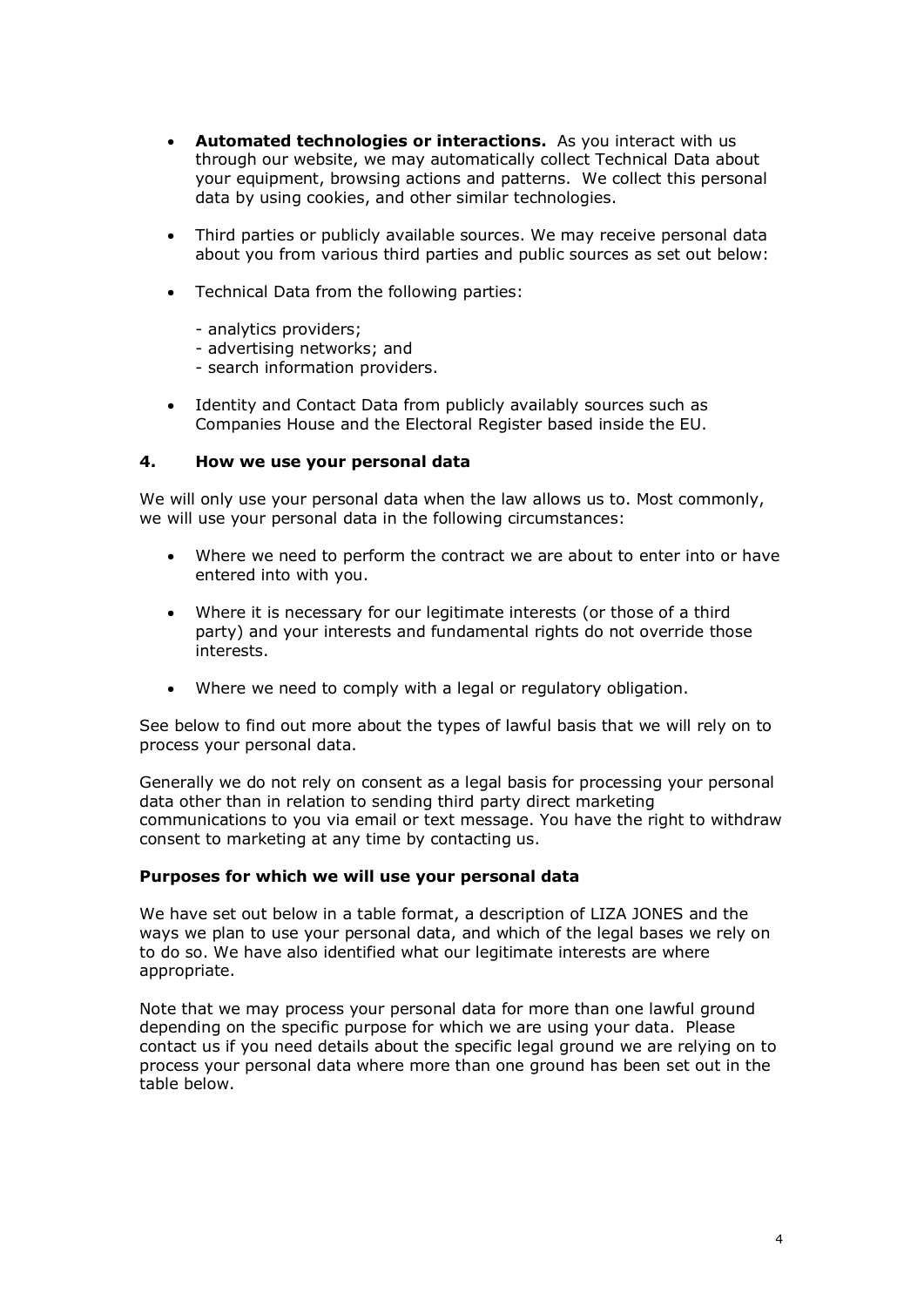| <b>Purpose/Activity</b>                                                                                                                                                                     | <b>Type of data</b>                                                                                                                    | <b>Lawful basis for</b><br>processing including                                                                                                                                                                                                                                                                   |
|---------------------------------------------------------------------------------------------------------------------------------------------------------------------------------------------|----------------------------------------------------------------------------------------------------------------------------------------|-------------------------------------------------------------------------------------------------------------------------------------------------------------------------------------------------------------------------------------------------------------------------------------------------------------------|
|                                                                                                                                                                                             |                                                                                                                                        | basis of legitimate<br>interest                                                                                                                                                                                                                                                                                   |
| To register you as a new<br>customer or contact                                                                                                                                             | $\overline{(a)}$ Identity<br>(b) Contact                                                                                               | Performance of a contract with<br>you                                                                                                                                                                                                                                                                             |
| To process and deliver your<br>purchase/booking including:<br>(a) manage payments, fees<br>and charges<br>(b) Collect and recover<br>money owed to us                                       | (a) Identity<br>(b) Contact<br>(c) Financial<br>(d) Transaction<br>(e) Marketing and<br>communications<br>(f) Special Category<br>Data | (a) Performance of a contract<br>with you<br>(b) Necessary for our legitimate<br>interests, recover monies due to<br>us                                                                                                                                                                                           |
| To manage our relationship<br>with you which will include:<br>(a) notifying you about<br>changes to our terms or<br>privacy policy<br>(b) asking you to leave a<br>review or take a survey  | (a) Identity<br>(b) Contact<br>(c) Profile<br>(d) Marketing and<br>Communications                                                      | (a) Performance of a contract<br>with you<br>(b) Necessary to comply with a<br>legal obligation<br>(c) Necessary for our legitimate<br>interests (to keep our records<br>updated and to study how<br>clients/customers use our<br>products/services)                                                              |
| To enable you to partake in<br>a prize draw, competition or<br>complete a survey                                                                                                            | (a) Identity<br>(b) Contact<br>(c) Profile<br>(d) Usage<br>(e) Marketing and<br>Communications                                         | (a) Performance of a contract<br>with you<br>(b) Necessary for our legitimate<br>interests (to study how<br>clients/customers use our<br>products/services, to develop<br>them and grow our business)                                                                                                             |
| To administer and protect<br>our business and our<br>website (including<br>troubleshooting, data<br>analysis, testing, system<br>maintenance, support,<br>reporting and hosting of<br>data) | (a) Identity<br>(b) Contact<br>(c) Technical                                                                                           | (a) Necessary for our legitimate<br>interests (for running our<br>business, provision of<br>administration and IT services,<br>network security, to prevent<br>fraud and in the context of a<br>business reorganization or<br>group restructuring exercise)<br>(b) Necessary to comply with a<br>legal obligation |
| To deliver relevant content,<br>measure or understand the<br>effectiveness of the content<br>we serve to you                                                                                | (a) Identity<br>(b) Contact<br>(c) Profile<br>(d) Usage<br>(e) Marketing and<br>Communications<br>(f) Technical                        | Necessary for our legitimate<br>interests (to study how<br>clients/customers use our<br>products/services, to develop<br>them, to grow our business and<br>to inform our marketing<br>strategy)                                                                                                                   |
| To use data analytics to<br>improve our website,<br>products/services,<br>marketing, customer<br>relationships and<br>experiences                                                           | (a) Technical<br>(b) Usage                                                                                                             | Necessary for our legitimate<br>interests (to define types of<br>clients/customers for our<br>products and services, to keep<br>our website updated and<br>relevant, to develop our<br>business and to inform our<br>marketing strategy)                                                                          |
| To make suggestions and<br>recommendations to you<br>about goods or services that<br>may be of interest to you                                                                              | (a) Identity<br>(b) Contact<br>(c) Technical<br>(d) Usage<br>(e) Profile                                                               | Necessary for our legitimate<br>interests (to develop our<br>products/services and grown<br>our business)                                                                                                                                                                                                         |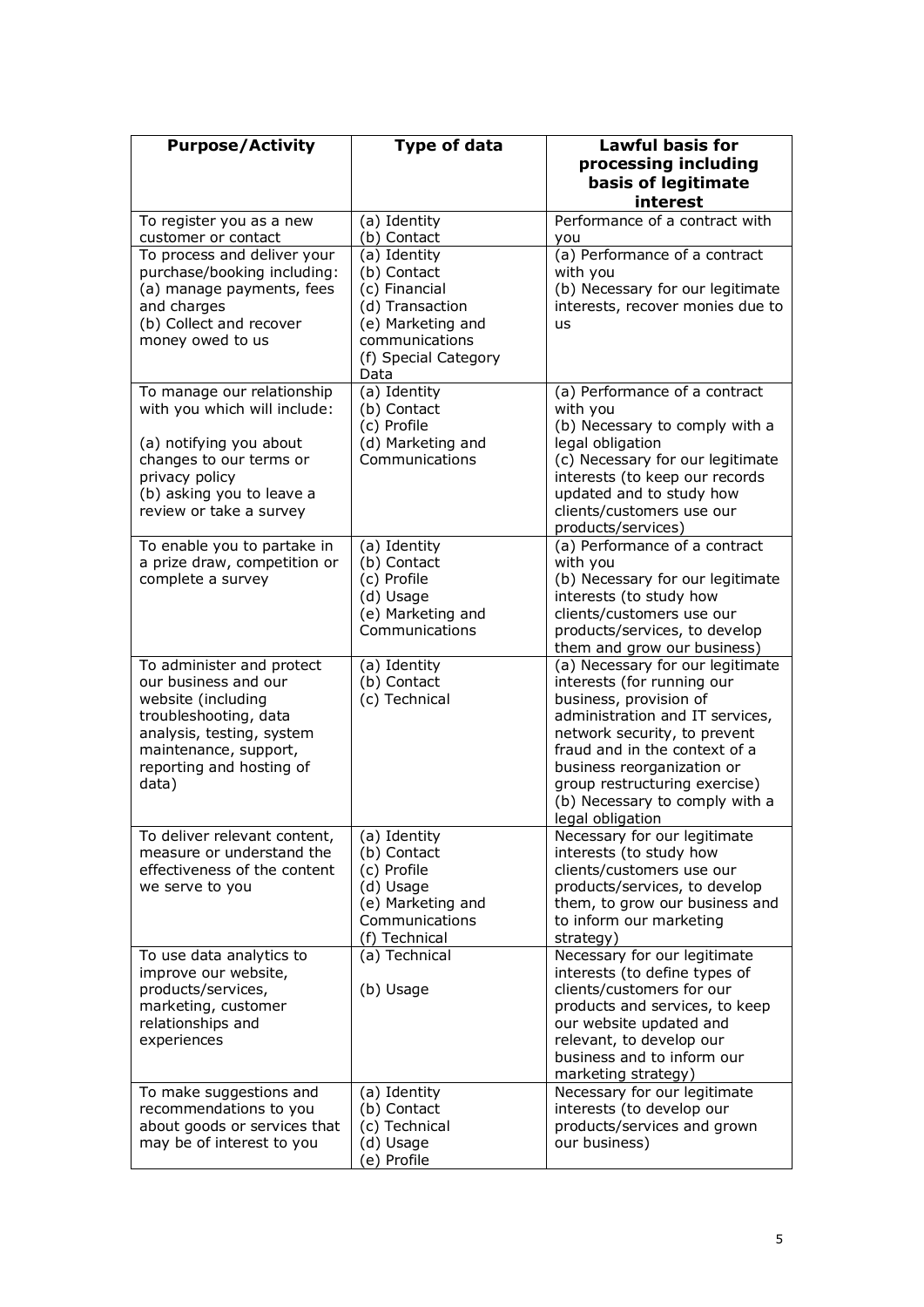### **Marketing**

We strive to provide you with choices regarding certain personal data uses, particularly around marketing and advertising.

#### **Promotional offers from us**

We may use your Identity, Contact, Technical, Usage and Profile Data to form a view on what we think you may want or need, or what may be of interest to you. This is how we decide which products, services and offers may be relevant to you (we call this marketing).

You will receive marketing communications from us if you have requested information from us or purchased goods or services from us or if you provided us with your details when you entered a competition or registered for a promotion and, in each case, you have not opted out of receiving that marketing.

#### **Third-party marketing**

We will never share your details with external agents other than basic information required by our team, suppliers and sub-contractors.

#### **Opting out**

You can ask us to stop sending you marketing messages at any time by following the opt-out links on any marketing message sent to you or by contacting us at any time.

Where you opt out of receiving these marketing messages, this will not apply to personal data provided to us as a result of a product/service purchase, warranty registration, product/service experience or other transactions.

#### **Change of purpose**

We will only use your personal data for the purposes for which we collected it, unless we reasonably consider that we need to use it for another reason and that reason is compatible with the original purpose. If you wish to get an explanation as to how the processing for the new purpose is compatible with the original purpose, please contact us.

If we need to use your personal data for an unrelated purpose, we will notify you and we will explain the legal basis which allows us to do so.

Please note that we may process your personal data without your knowledge or consent in compliance with the above rules where this is required or permitted by law.

#### **5. Disclosures of your personal data**

We may have to share your personal data with the parties set out below for the purposes set out in the table in paragraph 4 above

External Third Parties as set out in the Glossary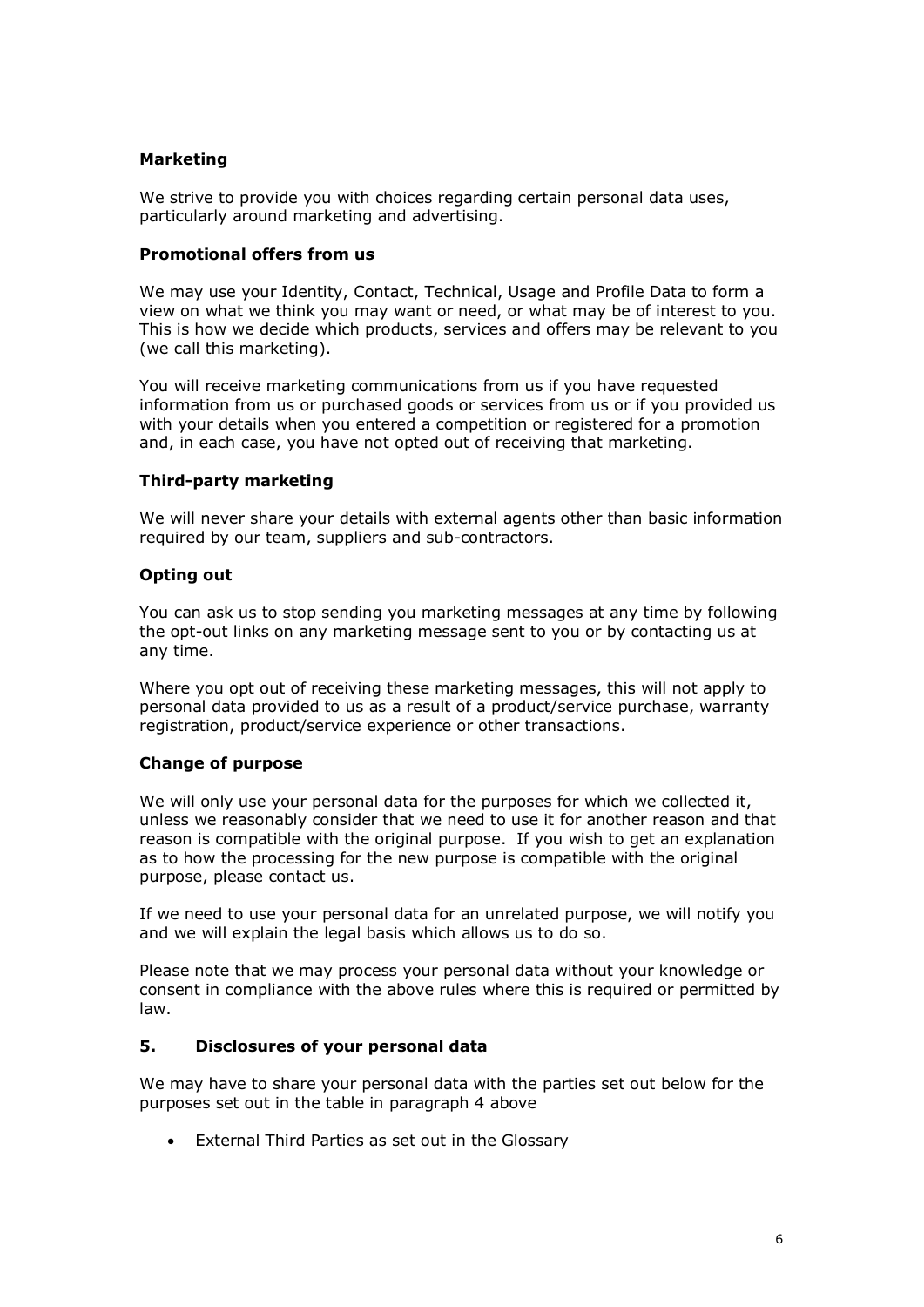- Third parties to whom we may choose to sell, transfer, or merge parts of our business or our assets. Alternatively, we may seek to acquire other businesses or merge with them. If a change happens to our business then the new owners may use your personal data in the same way as set out in this privacy notice
- LIZA JONES SPEAKER third parties to respect the security of your personal data and to treat it in accordance with the law. We do not allow our thirdparty service providers to use your personal data for their own purposes and only permit them to process your personal data for specified purposes and in accordance with our instructions.

# **6. International transfers**

We do not transfer your personal data outside the European Economic Area (EEA).

# **7. Data security**

We have put in place appropriate security measures to prevent your personal data from being accidentally lost, used or accessed in an unauthorised way, altered or disclosed. In addition, we limit access to your personal data to those employees, agents, contractors and other third parties who have a business need to know. They will only process your personal data on our instructions and they are subject to a duty of confidentiality.

We have put in place procedures to deal with any suspected personal data breach and will notify you and any applicable regulator of a breach where we are legally required to do so.

# **8. Data retention**

# **How long will you use my personal data for?**

We will only retain your personal data for as long as necessary to fulfill the purposes we collected it for, including for the purposes of satisfying any legal, accounting or reporting requirements.

To determine the appropriate retention period for personal data, we consider the amount, nature and sensitivity of the personal data, the potential risk of harm from unauthorised use or disclosure of your personal data, the purposes for which we process your personal data and whether we can achieve those purposes through other means, and the applicable legal requirements

By law we have to keep basic information about our clients/customers (including Contact and Identity Data) for six years after they cease being customers for tax purposes.

In some circumstances you can ask us to delete your date: see Request erasure section below for further information.

In some circumstances we may anonymise your personal data (so that it can no longer be associated with you) for research or statistical purposes in which case we may use this information indefinitely without further notice to you.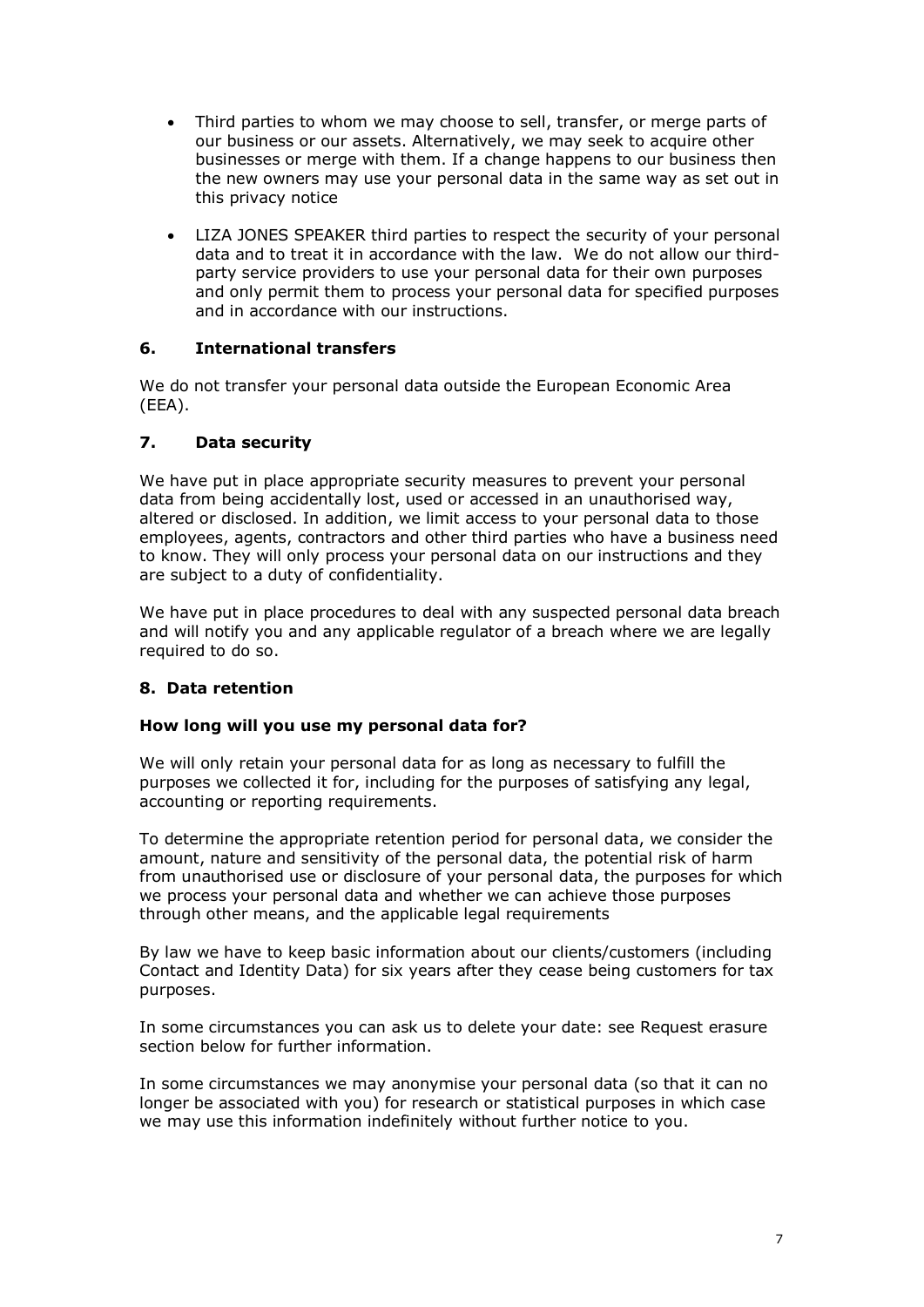# **9. Your legal rights**

Under certain circumstances, you have rights under data protection laws in relation to your personal data. Please see the glossary below for more information about these.

If you wish to exercise any of the rights set out above, please contact us.

### **No fee usually required**

You will not have to pay a fee to access your personal data (or to exercise any of the other rights). However, we may charge a reasonable fee if your request is clearly unfounded, repetitive or excessive. Alternatively, we may refuse to comply with your request in these circumstances.

#### **What we may need from you**

We may need to request specific information from you to help us confirm your identity and ensure your right to access your personal data (or to exercise any of your other rights). This is a security measure to ensure that personal data is not disclosed to any person who has no right to receive it. We may also contact you to ask you for further information in relation to your request to speed up our response.

#### **Time limit to respond**

We try to respond to LIZA JONES SPEAKER legitimate requests within one month. Occasionally it may take us longer than a month if your request is particularly complex or you have made a number of requests. In this case, we will notify you and keep you updated.

# **10. Glossary**

#### **LAWFUL BASIS**

**Legitimate interest** means the interest of our business in conducting and managing our business to enable us to give you the best service/product and the best and most secure experience. We made sure we consider and balance any potential impact on you (both positive and negative) and your rights before we process your personal data for our legitimate interests. We do not use your personal data for activities where our interests are overridden by the impact on you (unless we have your consent or are otherwise required or permitted to by law). You can obtain further information about how we assess our legitimate interests against any potential impact on your in respect of specific activities by contacting us.

**Performance of Contract** means processing your data where it is necessary for the performance of a contract to which you are a party or to take steps at your request before entering into such a contract.

**Comply with a legal or regulatory obligation** means processing your personal data where it is necessary for compliance with a legal or regulatory obligation that we are subject to.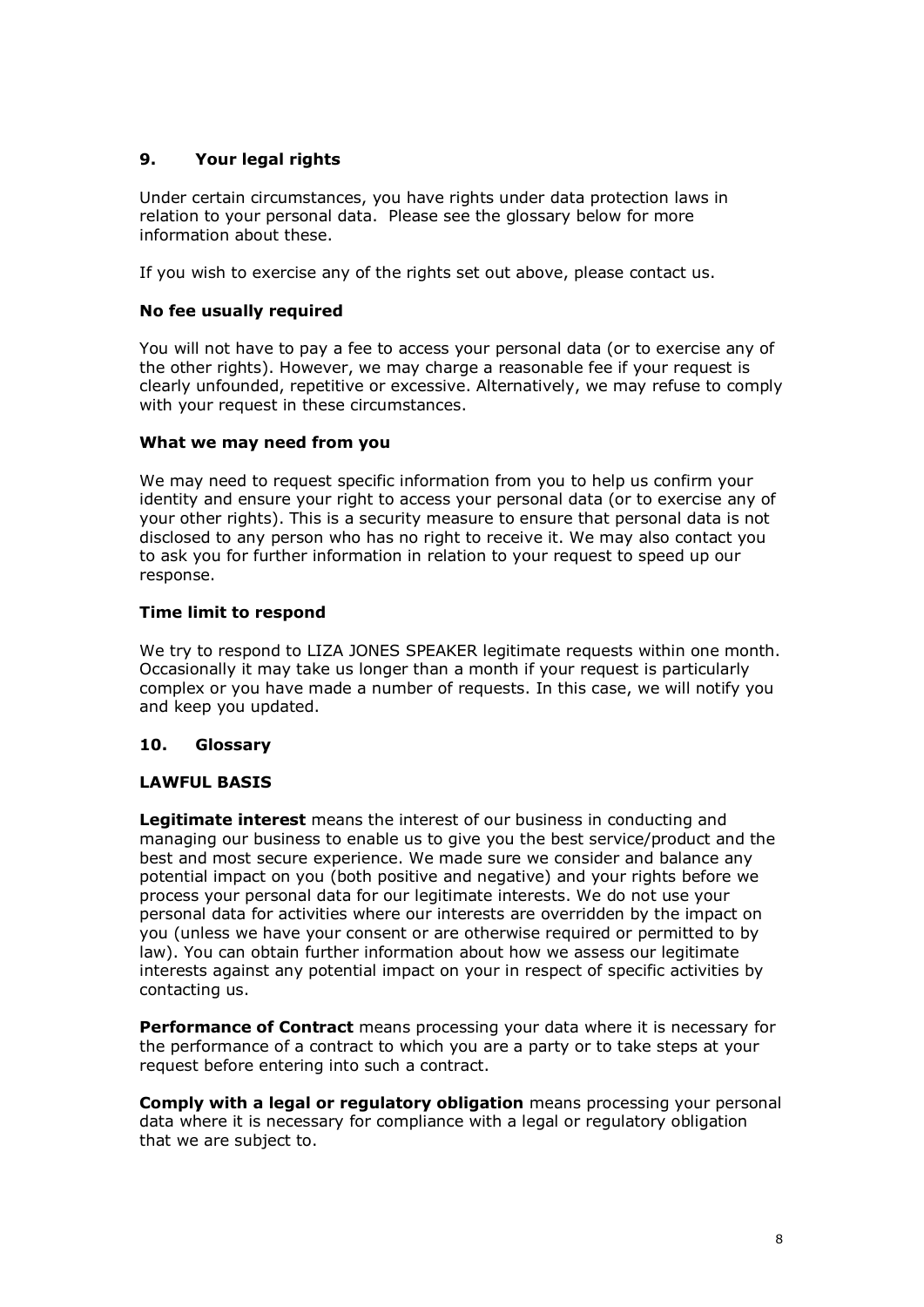#### **THIRD PARTIES**

# **External Third Parties**

- Service providers acting as processors who provide IT and system administration services.
- Professional advisers including lawyers, bankers, auditors and insurers who provide consultancy, banking, legal, insurance, accounting and similar services.
- HM Revenue & Customs, regulators and other authorities acting as processors or joint controllers who require reporting of processing activities in certain circumstances.
- Suppliers and sub-contractors.

# **YOUR LEGAL RIGHTS**

You have the right to:

**Request access** to your personal data (commonly known as a "subject access request"). This enables you to receive a copy of the personal data we hold about you and to check that we are lawfully processing it.

**Request correction** of the personal data that we hold about you. This enables you to have any incomplete or inaccurate data we hold about you corrected, though we may need to verify the accuracy of the new data you provide us.

**Request erasure** of your personal data. This enables you to ask us to delete or remove personal data where there is no good reason for us continuing to process it. You also have the right to ask us to delete or remove your personal data where you have successfully exercised your right to object to processing (see below), where we may have processed your information unlawfully or where we are required to erase your personal data to comply with local law. Note, however, that we may not always be able to comply with your request of erasure for specific legal reasons which will be notified to you, if applicable, at the time of your request.

**Object to processing** of your personal data where we are relying on a legitimate interest (or those of a third party) and there is something about your particular situation which makes you want to object to processing on this ground as you feel it impacts on your fundamental rights and freedom. You also have the right to object where we are processing your personal data for direct marketing purposes. In some cases, we may demonstrate that we have compelling legitimate grounds to process your information which override your rights and freedoms.

**Request restriction of processing** of your personal data. This enables you to ask us to suspend the processing of your personal data in the following scenarios: (a) if you want us to establish the data's accuracy; (b) where our use of the data is unlawful but you do not want us to erase it; (c) where you need us to hold the data even if we no longer require it as you need it to establish, exercise or defend legal claims; or (d) you have objected to our use of your data but we need to verify whether we have overriding legitimate grounds to use it.